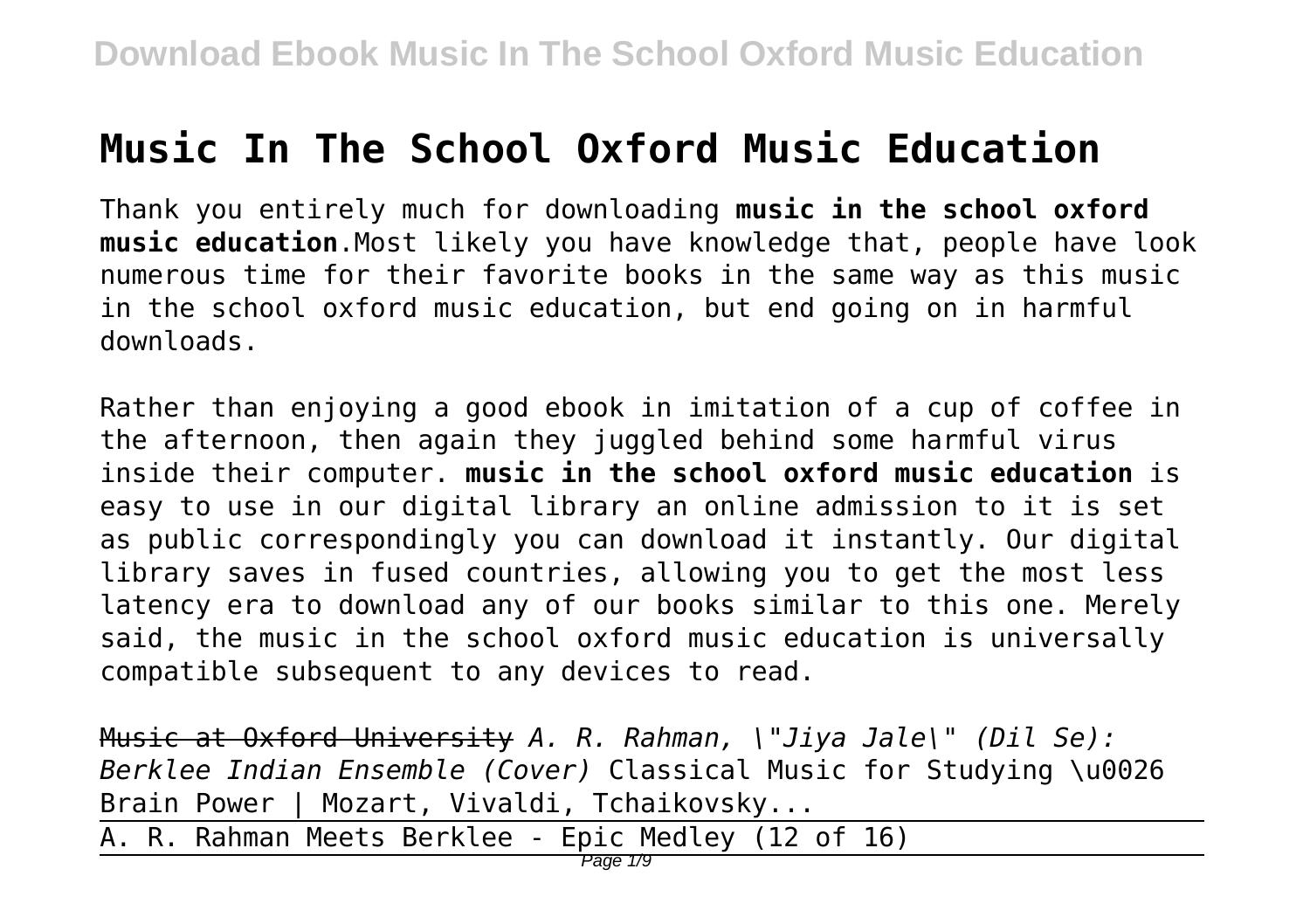Library Sounds | Study Ambience | 2 HoursReading Vlog: Book Shopping, Art Gallery's \u0026 A Spontaneous Trip To Oxford **Dragon School, Oxford. Dragon Hits - Original lyrics and music** OXFORD DISCOVER BOOK 1: UNIT 16 - LET'S MAKE MUSIC Ancient Library Room - Relaxing Thunder \u0026 Rain Sounds, Crackling Fireplace for Sleeping for Study BRAND NEW BRITISH COUNCIL IELTS LISTENING PRACTICE TEST 2020 WITH ANSWERS - 7.11.2020 **Oxford Discover 2: Unit 13 - HOW MUSIC MAKES US FEEL Dragon school Oxford : Man in a mirror**

How Hard is it to Get Into Oxford University?*Oxford's colleges OXFORD DISCOVER BOOK 1: UNIT 8 - THE SEASONS OF ARNOLDS APPLE TREE*

The Gingerbread Man | Full Story | Animated Fairy Tales For Children | 4K UHD<del>Dragon Music</del> Ridge Drama Club Presents: Disney's High School Musical On Stage! HOW I GOT INTO OXFORD UNIVERSITY | My Grades, College, Why Oxford

Reach for the Sun - Dragon Community Song 2020 Music In The School Oxford

Music in the School is a stimulating book that should be read by all involved in music education, and particularly by its main target audience: those who teach music in schools. Janet Mills brings to her writing a wealth of experience as teacher, researcher, author and inspector.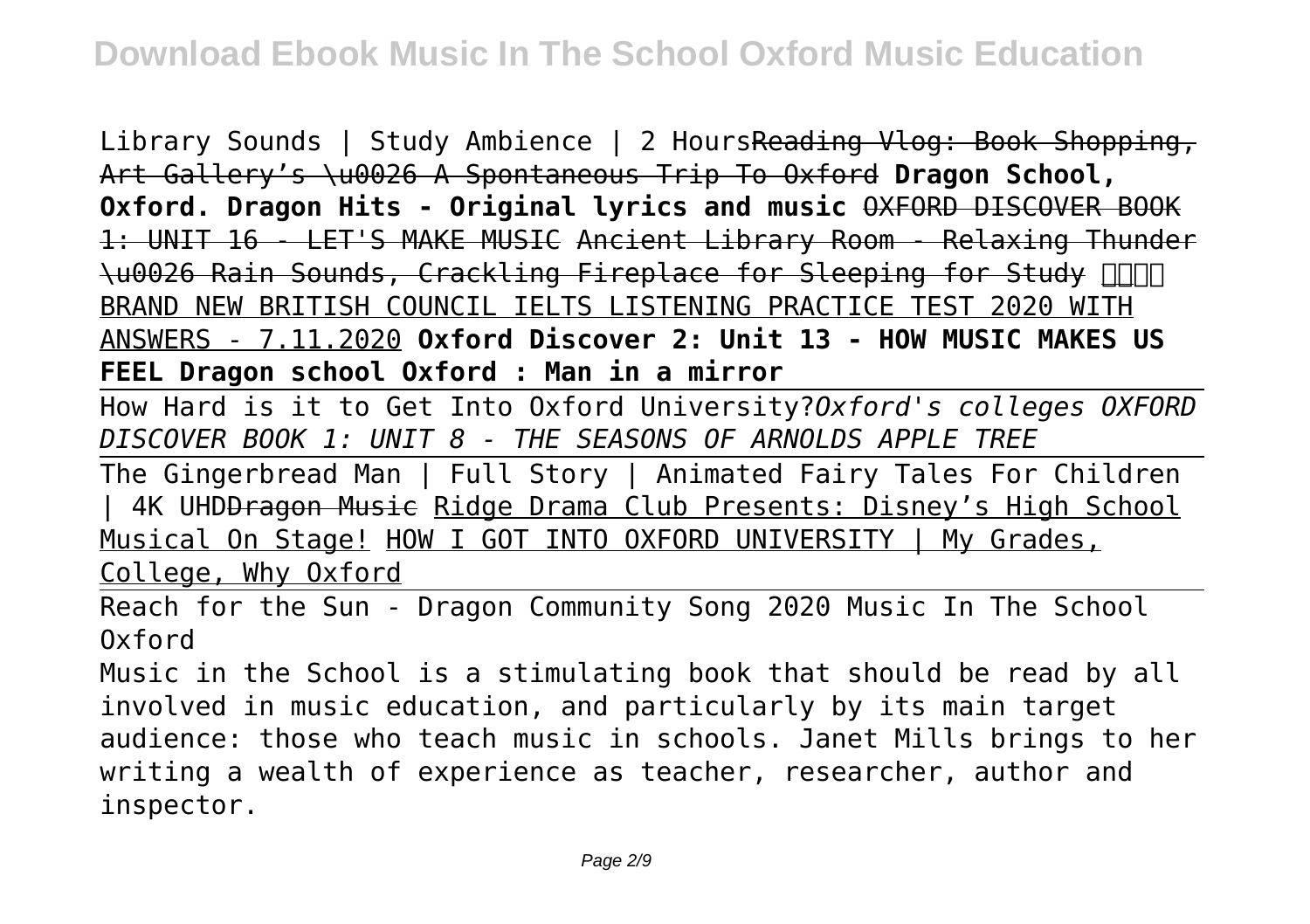Music in the School (Oxford Music Education): Amazon.co.uk ... Music in the Primary School. Third Edition. Forces or Category: Education handbook. Oxford Music Education. Suitable for all primary teachers (whether or not they are music specialists) and advisers ; Key text for listening, composing, and performing in the primary school ; Research and illustrations from practical classroom experience

Music in the Primary School - Janet Mills - Oxford ... Buy Music in the Primary School (Oxford Music Education) 3 by Mills, Janet (ISBN: 9780193364950) from Amazon's Book Store. Everyday low prices and free delivery on eligible orders.

Music in the Primary School (Oxford Music Education ... Oxford School of Music. We're a well-established circle of successful, professional musicians, who are all experienced and committed teachers, living in and around the beautiful City of Oxford in England, home also to the world-renowned University of Oxford. We believe having fun while learning is inseparable from achieving high standards of musical excellence and so strive to make the whole experience as enjoyable and easy as possible.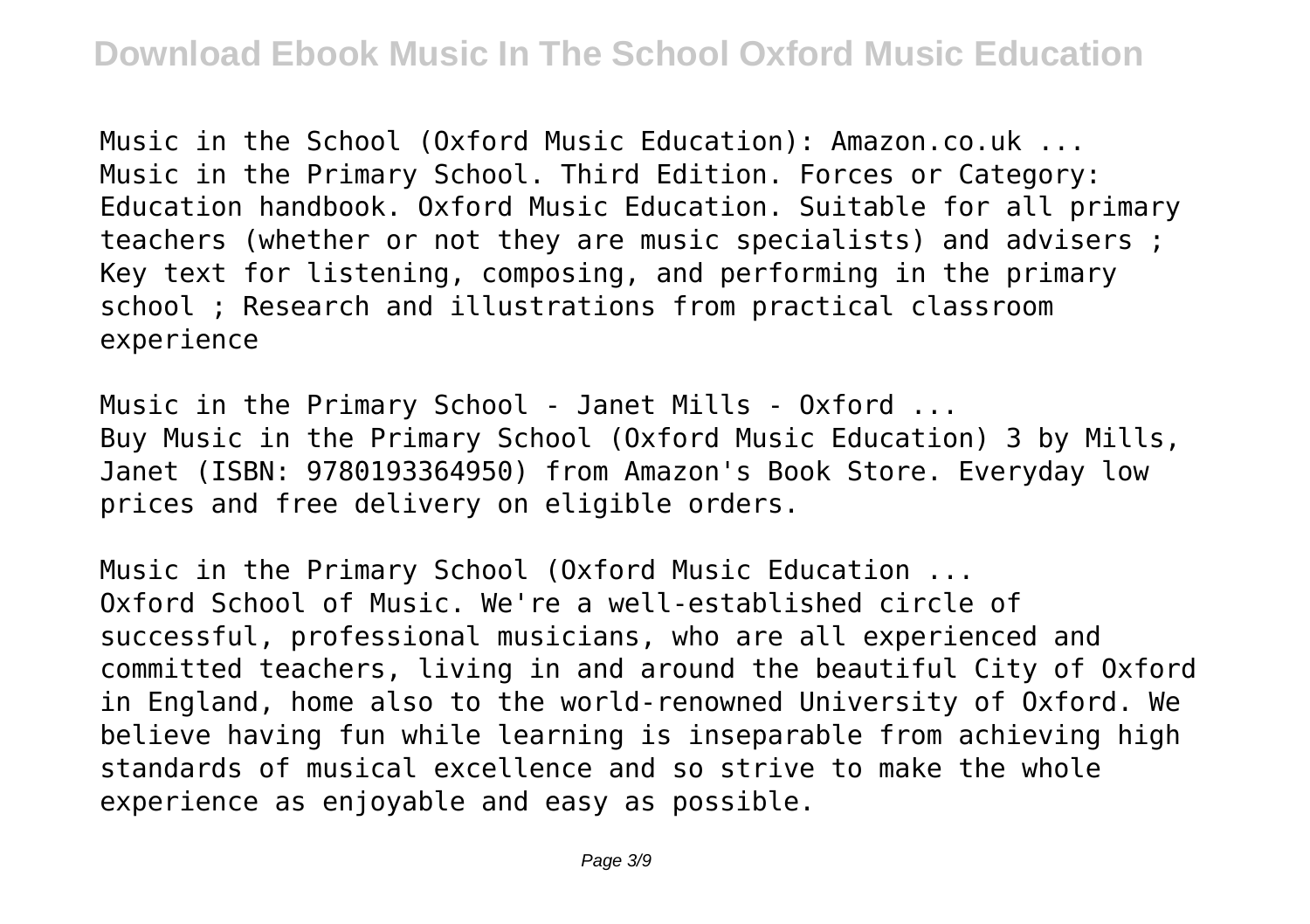## Oxford School of Music

Music - Dragon School, Oxford. Music is a key component of life for musicians and non-musicians, therefore it is embedded in every child's education at the Dragon. In a department of fifty staff, we help every child to achieve their musical potential with a vast array of performance opportunities ranging from solos to major musical productions and the 'Battle of the Bands'.

## Music - Dragon School, Oxford

Music. The music programmes at Oxford Brookes are versatile and flexible, as our students engage with popular and film music, contemporary composition, music production and various traditions of classical music. The courses strike an ideal balance between practical, academic and vocational elements, and work placements are built into the programmes.

The School of Arts – Music - Oxford Brookes University In Senior. Headington enjoys a long tradition of outstanding musical achievement and our high level of investment in music ensures that we continue to nurture the talents of our young musicians. Our contemporary Music School, opened in 2009, is benefitting a new generation of young musicians. Together with the Theatre and Art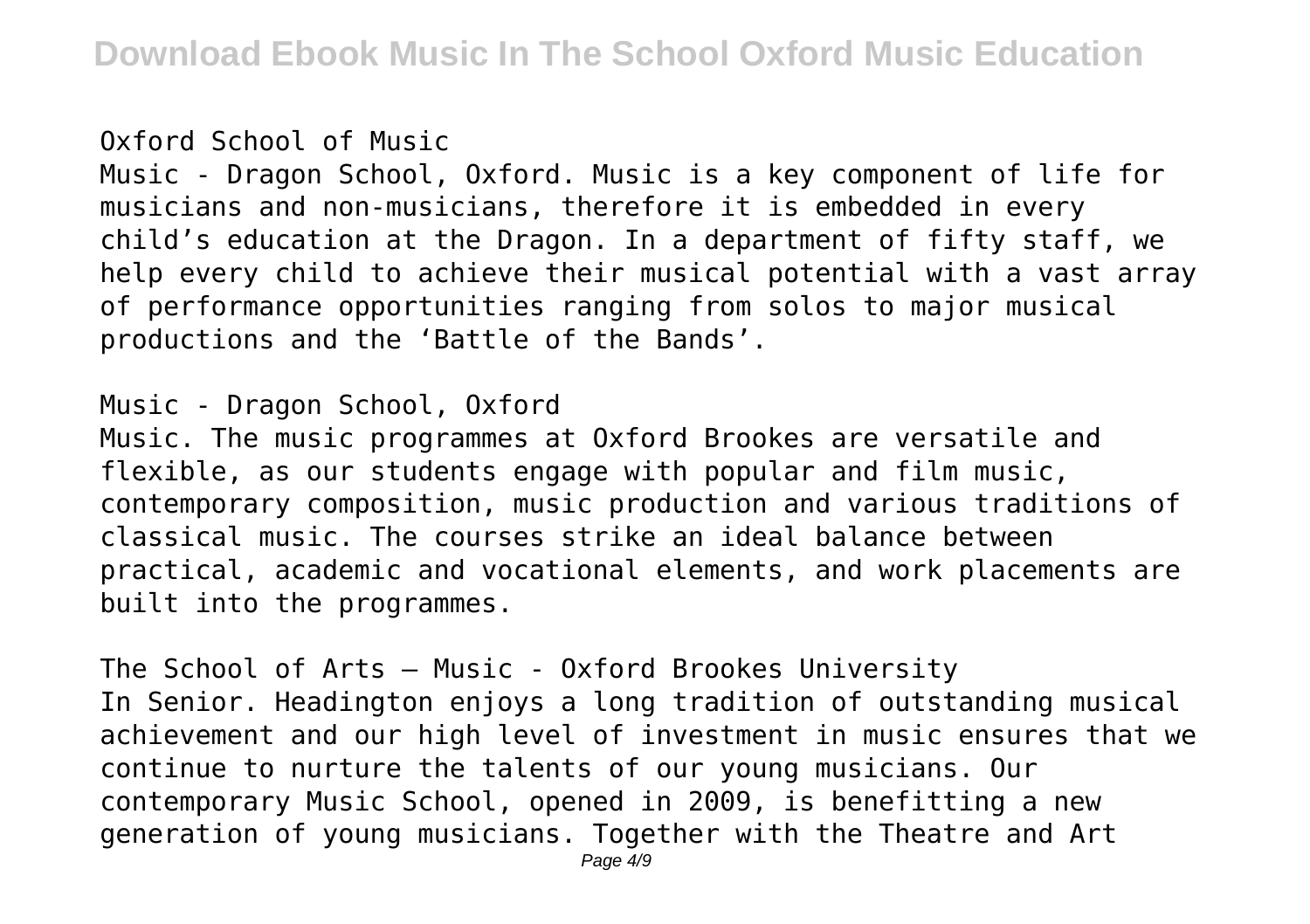School, the Music School is situated within our arts complex, overlooking the School's beautiful landscaped grounds.

Music School | Headington School Oxford Setting the scene for decades to come, the Ogston Music School is transforming the musical life of St Edward's. The facility, opened in 2017, features 20 practice rooms, seven ensemble rooms, the large Weston Recital Room, a rock room, the Fenton Recording Studio, and the Ferguson Sixth Form Music Library. W. ith over 500 hours of instrumental lessons each week and a team of 6 full-time and 35 peripatetic music staff, music plays a huge part in life at St Edward's.

Music - St Edward's School

Music has been part of the life of Oxford for more than 800 years. There are around 30 academic staff, of whom 15 give lectures regularly – scholars with distinguished reputations as musicologists, performers or composers. Oxford welcomes visits from numerous speakers and professional performing ensembles.

Music | University of Oxford The Oxford University Music Faculty is one of the largest and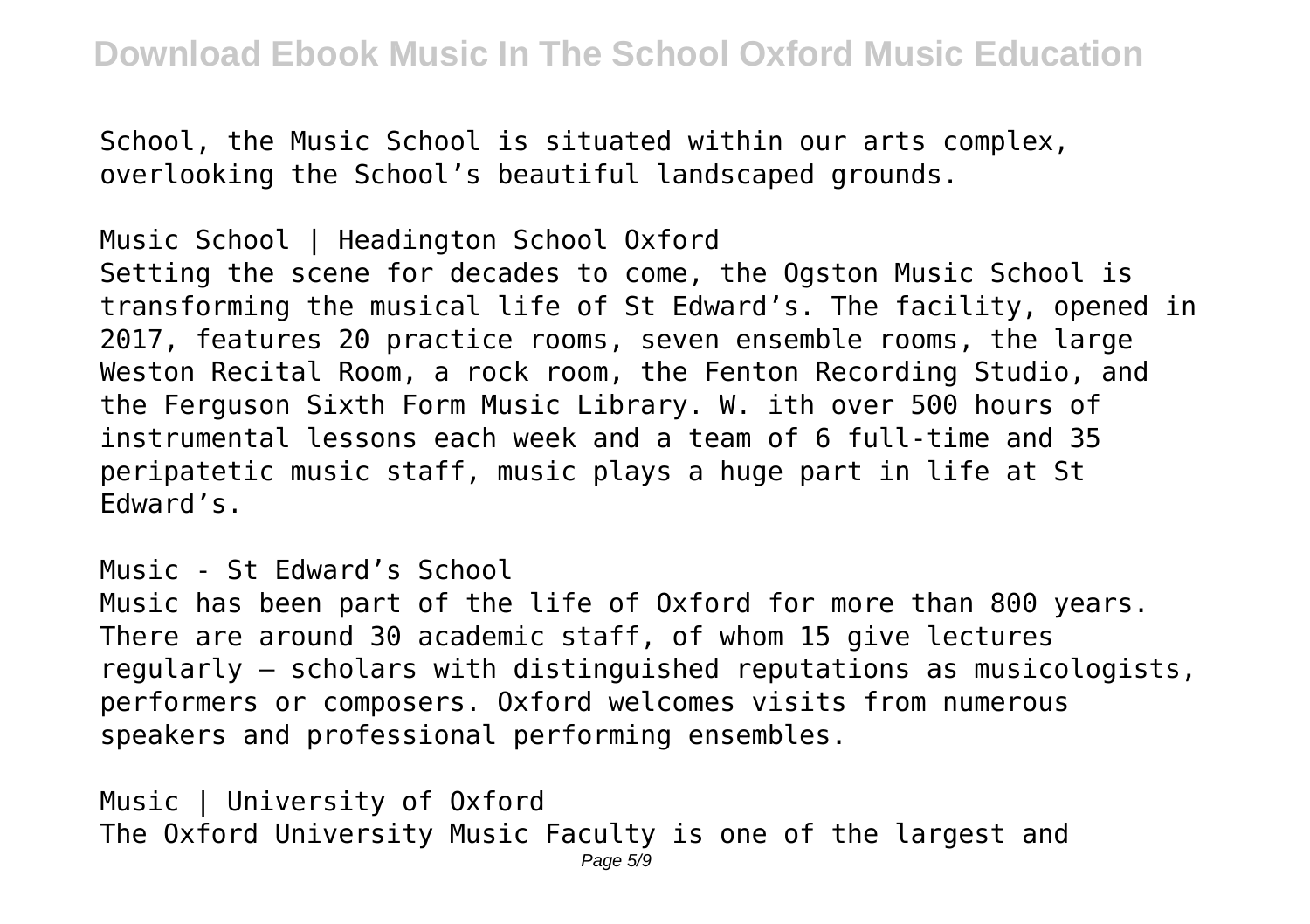liveliest music departments in the UK. As an internationally renowned centre of teaching and research in all aspects of music, it is an exciting and stimulating environment in which to work and study…

Oxford University Faculty of Music St Gregory the Great Catholic School Cowley Oxford OX4 3DR. Activities. Junior and Senior Orchestras; Wind band; Orchestral Percussion Group; Choir; First Access Group; String Groups; Folk Group;...

Oxford Music Centre | Oxfordshire County Council Across from Kroger, next to the Lane Public Library and above Great Clips, Oxford Music Academy is conveniently located for any Oxford resident or Miami University student. Parents are able to save time and energy by running errands or picking up dinner from nearby restaurants all while their children are in lessons.

Oxford Music Academy

We're the local authority for Oxfordshire, committed to delivering top quality services and value for money on behalf of the county's 600,000+ residents.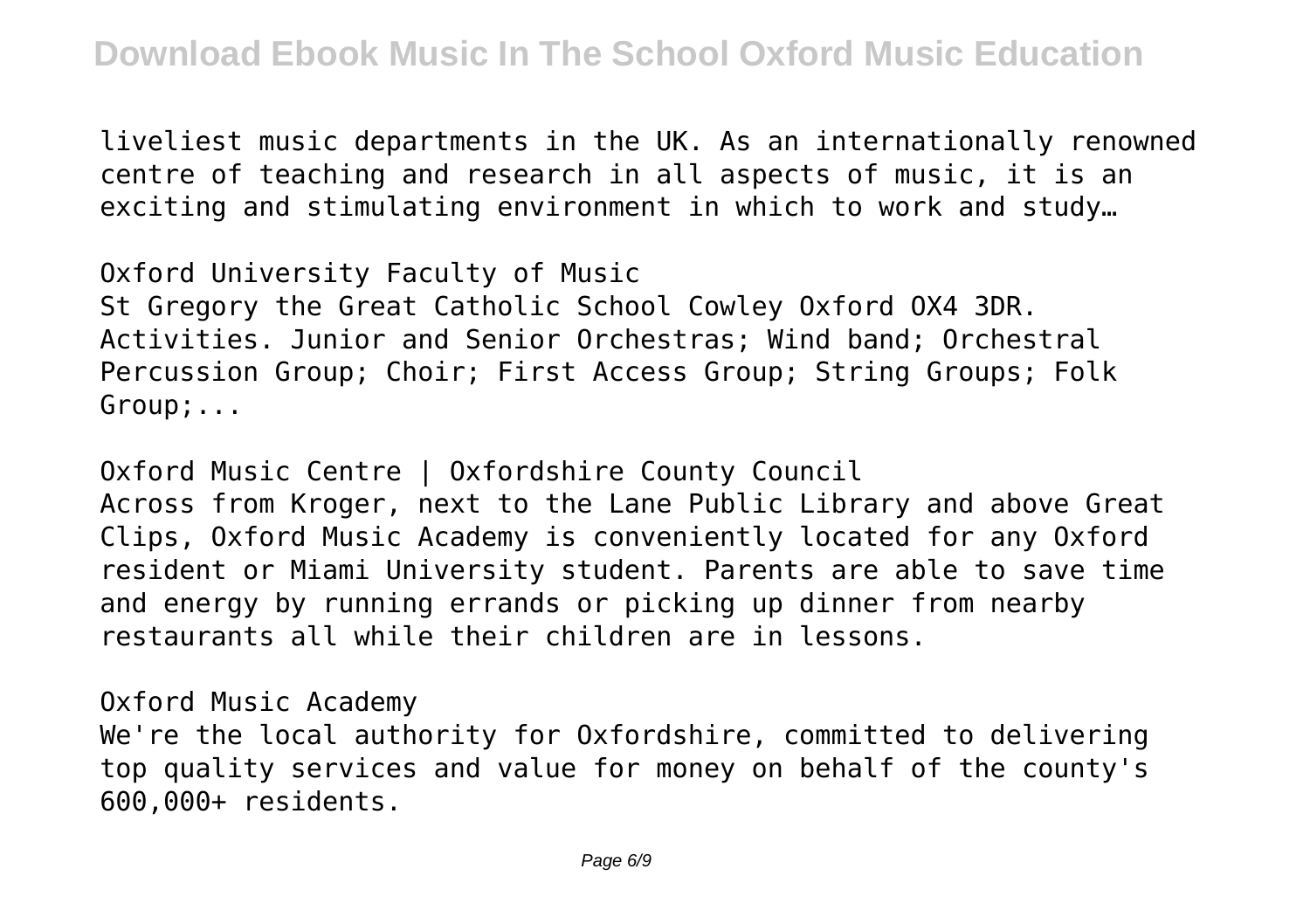Music Service | Oxfordshire County Council

Music is at the heart of school life and all pupils are involved in musical activities during their time at MCS. To understand more about the depth of musical life in the School please follow the links on this page.

Music - Magdalen College School

More info for Oxford School of Music. G. Kennington Music School. Music Teachers. Website. Call Tel 01865 735885 . 2.2 mi | 159 Bagley Close, Oxford, OX1 5LU. No Ratings. Write a review. More info for Kennington Music School. H. Headington Prep School. Independent Schools and Colleges. Website. Call Tel 01865 759400 .

Music Schools near Oxford | Reviews - Yell Over the last century and a half, students leaving OHS have gone on to thrive in the fields of music, film, theatre, TV, fine art, academia, arts & crafts and cookery. Household names such as Maggie Smith, Mel Giedroyc, Miriam Margolyes and Emma Bridgewater share a common bond with luminaries such as poet Elizabeth Jennings, playwright Nina ...

Music & The Arts - Oxford High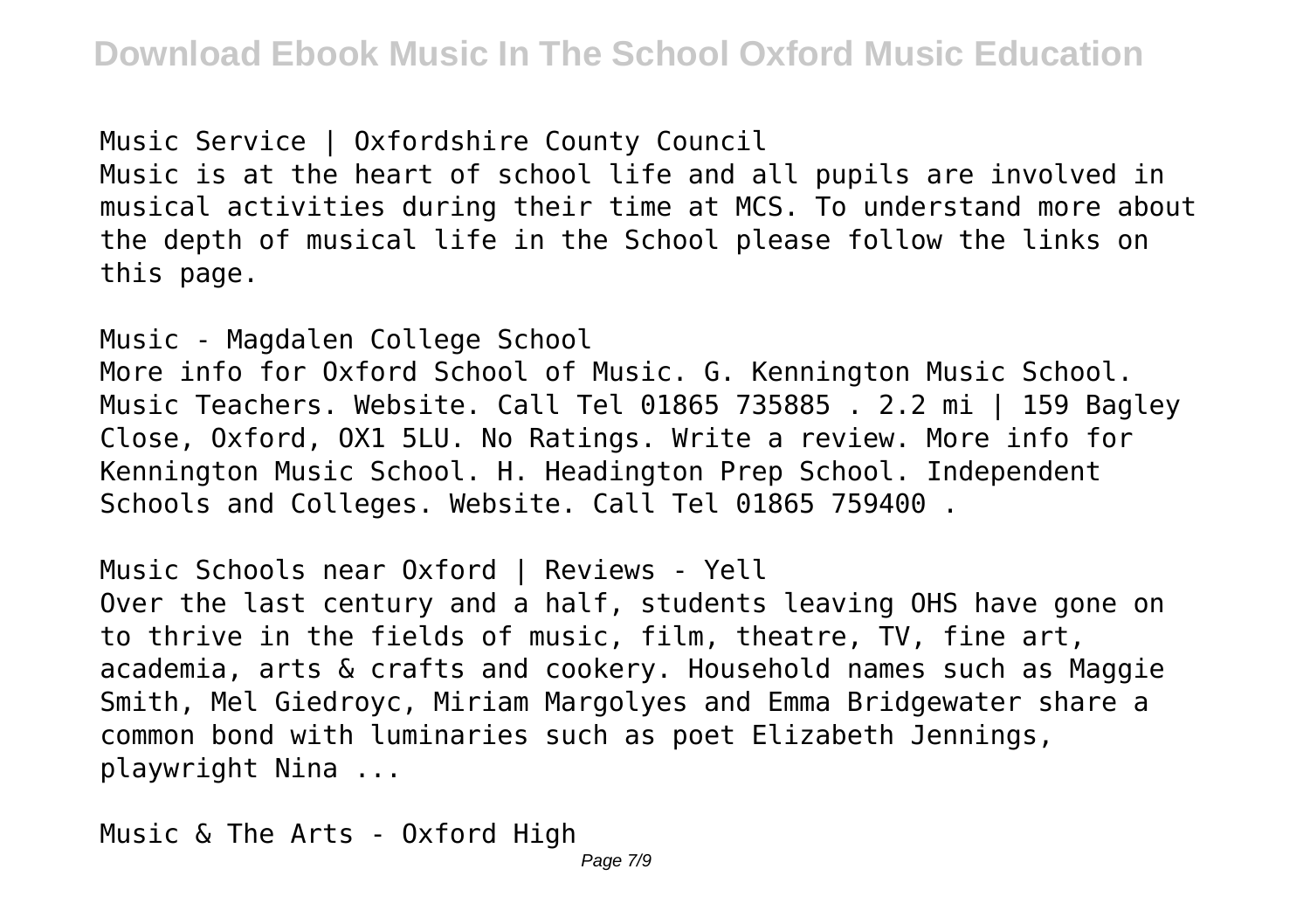Music The University of Oxford Music Faculty is one of the largest and perhaps liveliest music departments in the UK. It admits around 40 new graduate students every year from all over the world. As a globally renowned centre of teaching and research in all aspects of music, it is an exciting and stimulating environment for work and study.

Music | Graduate courses | University of Oxford The MSt in Music is a one year course which offers an introduction to the broad range of current methodologies and approaches in music scholarship. Students choose on application to specialise in either:

Masters Students | Oxford University Faculty of Music Music School jobs in Oxford. Sort by: relevance - date. Page 1 of 17 jobs. Displayed here are job ads that match your query. Indeed may be compensated by these employers, helping keep Indeed free for jobseekers. Indeed ranks Job Ads based on a combination of employer bids and relevance, such as your search terms and other activity on Indeed.